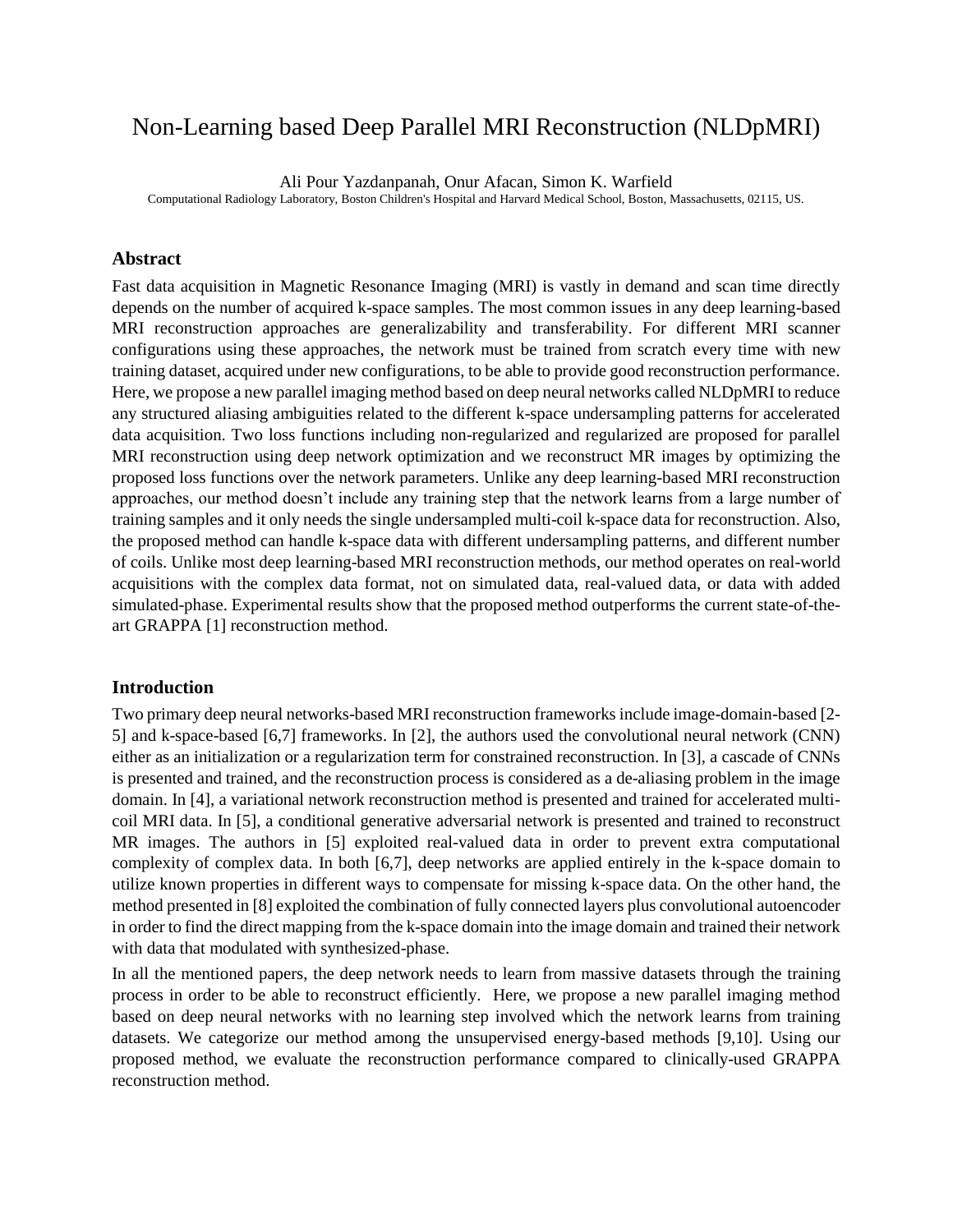## **Methods**

We develop the deep neural network-based method without any training data involved using U-net [11] convolutional network for parallel MRI reconstruction (Figure 1). Only undersampled multi-coil k-space raw data is needed for reconstruction. We initialized U-net network parameters randomly and zero-filled reconstruction is used as the network input. Since the deep network frameworks work on real-valued parameters, inputs, and outputs, in our method complex k-space data are divided into real and imaginary parts and considered as two-channel input and output.

The following equations are the proposed as non-regularized (1) and regularized (2) loss functions:

$$
\hat{\mathbf{x}} = \underset{\theta}{\text{argmin}} \ \|PFS_l \mathbf{x}_{\theta} - d_u\|_2^2 \tag{1}
$$

$$
\hat{\mathbf{x}} = \underset{\theta}{\text{argmin}} \left\| PFS_l \mathbf{x}_{\theta} - d_u \right\|_2^2 + \lambda \|\theta\|_2 \tag{2}
$$

where  $d_u$  is the undersampled k-space data and  $\hat{x}$  is the MR image to be reconstructed.  $\theta$  represents the network parameters and  $x_{\theta}$  is the network output. P is a mask representing k-space undersampling pattern and F is the Fourier transform operator.  $S_l$  represents coil sensitivity maps and l is the total number of coils. The sensitivity maps were computed using ESPIRiT [12] method applied to only calibration data. In our reconstruction process, our network parameters are getting updated in every iteration but not through some training step based on training dataset, but they are getting updated based on the single multi-coil undersampled k-space data by optimizing the loss function over the network parameters. Loss minimization was performed using ADAM [13] optimizer with an update rate of 0.001.

For testing our method, we used MRI reconstructions for 3D MPRAGE data with 32-channel head coil using NLDpMRI reconstruction and compared our results to standard GRAPPA reconstruction. We used a fully sampled MPRAGE data and retrospectively undersampled in both phase encoding dimensions with an acceleration factor of 2x2. Full k-space data reconstructed with the adaptive combine method [14] was used as our gold standard for comparison

## **Results**

Figure 2 denotes the results from our network using the non-regularized loss function and compares the result of our network to the ground truth, zero-filled reconstruction, and GRAPPA reconstruction. Figure 3 shows the reconstruction comparison between regularized and non-regularized NLDpMRI reconstruction. We observed that NLDpMRI reconstructs artifact-free images, which have better quality than GRAPPA reconstruction, and GRAPPA result shows noise amplification compared to NLDpMRI result (PSNR of NLDpMRI is 50.2 compared to PSNR of 41.4 for GRAPPA). Additionally, we observed that adding the regularization term to the loss function will slightly improve the reconstruction accuracy (PSNR of regularized NLDpMRI is 50.9 compared to PSNR of 50.2 for non-regularized NLDpMRI). The proposed method uses sensitivities estimated from exactly the same calibration data as GRAPPA method uses (24 x 24 x 24 Cartesian grid).

## **Conclusion**

We propose a generalized method to solve MRI parallel image reconstruction problem using deep neural networks without any training data involved. The proposed approach eliminates the need to collect massive datasets for training purposes, any form of normalization, and transfer learning techniques to bring the data into the same domain as the trained network. Experimental results on real MRI acquisitions show that our proposed method outperforms the clinical gold standard GRAPPA method.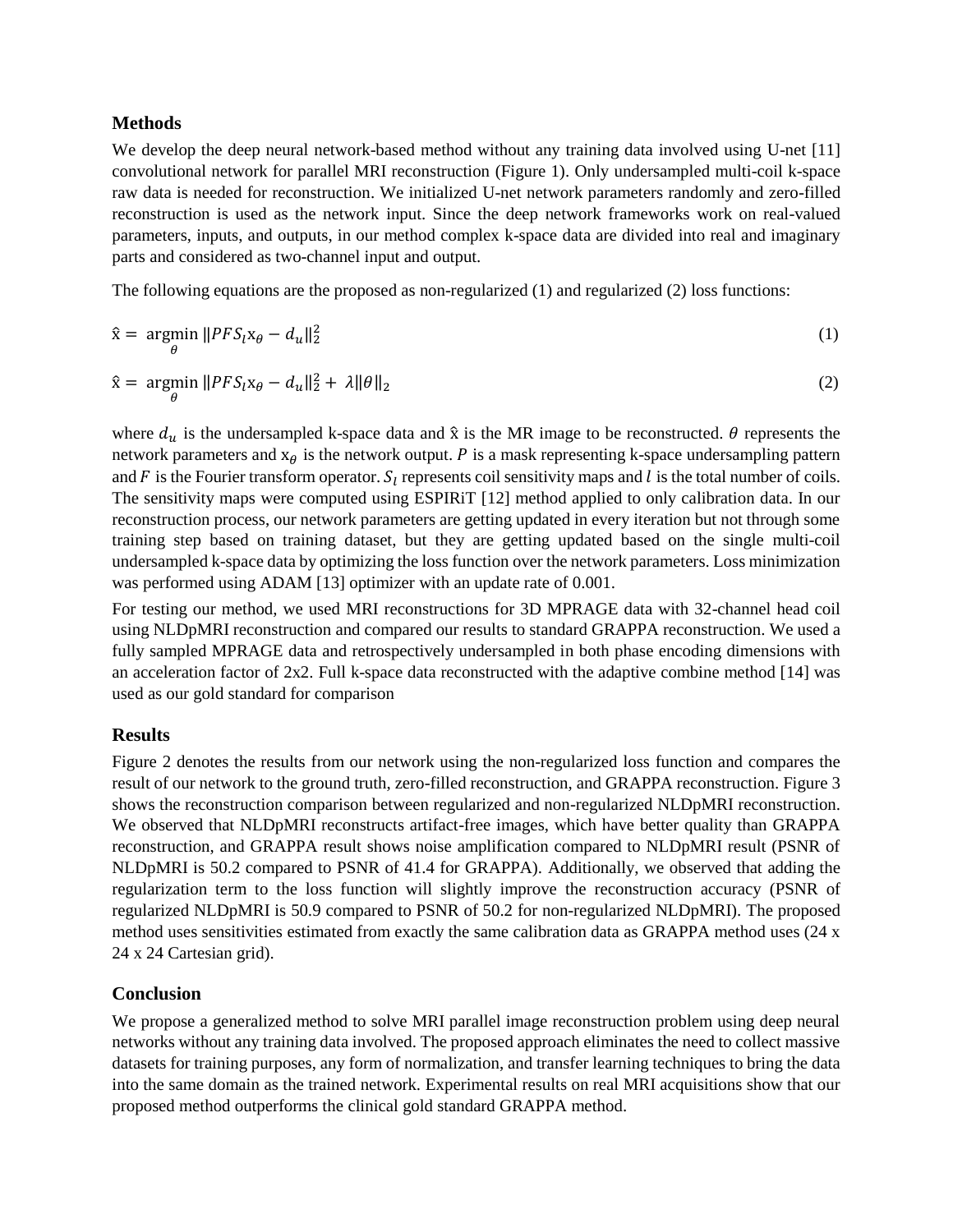

Figure 1. The NLDpMRI reconstruction scheme.



Figure 2. Left to right: Gold standard reconstruction result using full k-space data, zero-filled reconstruction result, GRAPPA reconstruction result, and non-regularized NLDpMRI reconstruction result all with undersampling factor of 2x2. NLDpMRI results in better quality image compared to GRAPPA.